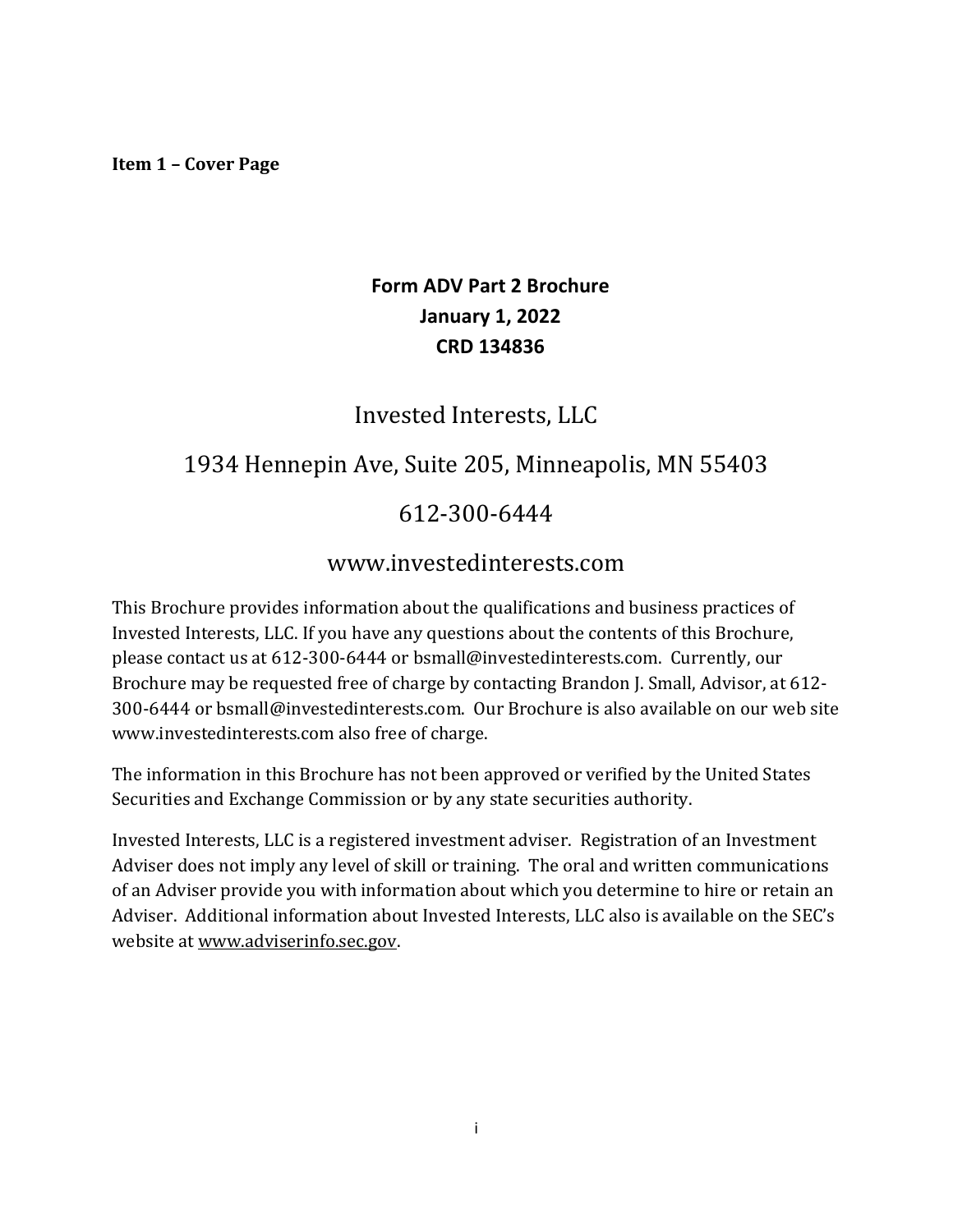### **Item 2 – Material Changes**

This January 1, 2022 ADV Part 2 Brochure updates the January 1, 2021 ADV Part 2 Brochure.

This January 1, 2022 ADV Part 2 Brochure updates the Item 5- Fee Schedule.

This January 1, 2022 ADV Part 2 Brochure updates Item 10, Item 19 and ADV Part 2B-PrideCo Capital Management, LLC (Oakland, CA) to PrideCo Capital Partners, LLC (Newport Beach, CA).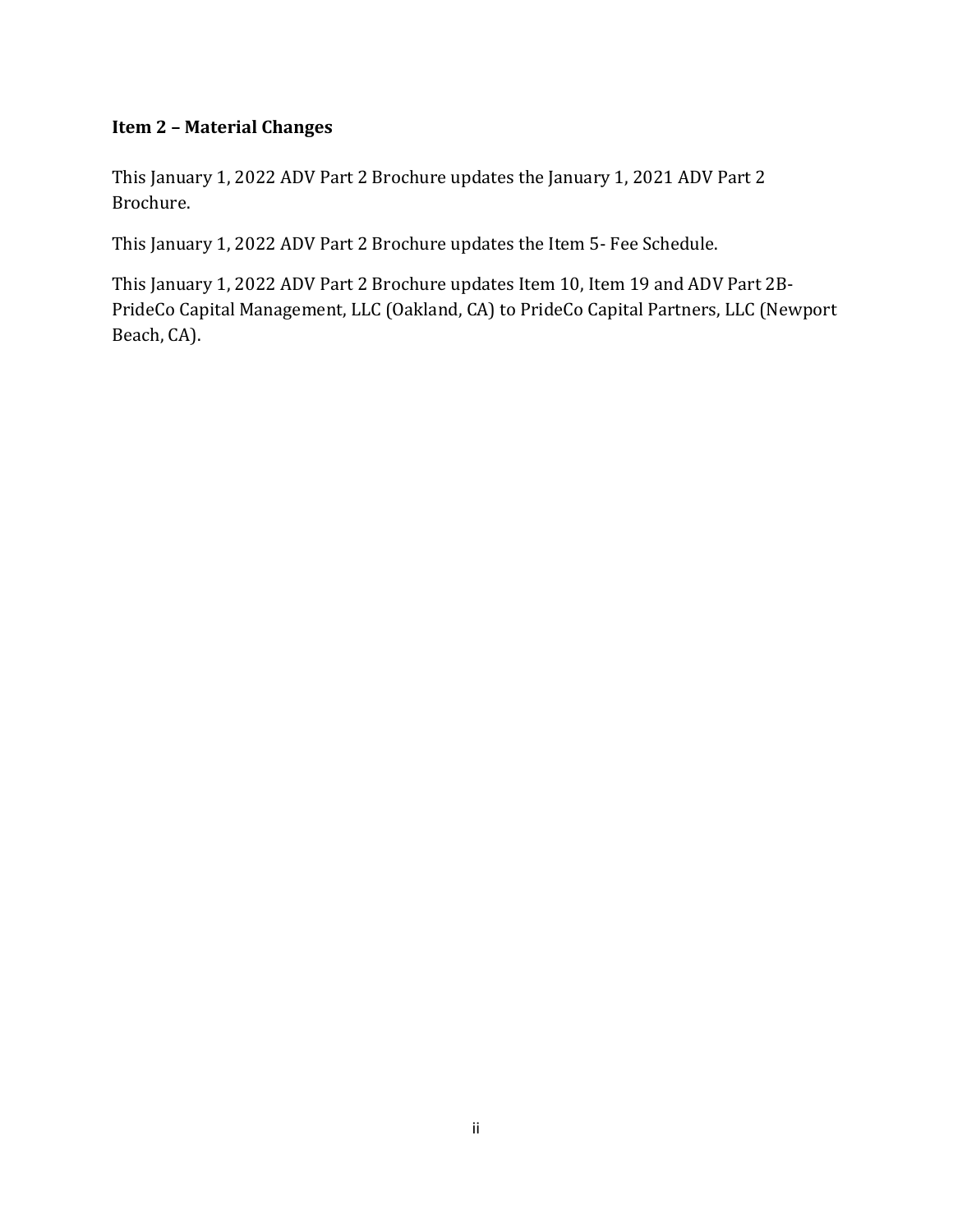# **Item 3 - Table of Contents**

| Item 11 - Code of Ethics, Participation in Client Transactions and Personal Trading 4 |
|---------------------------------------------------------------------------------------|
|                                                                                       |
|                                                                                       |
|                                                                                       |
|                                                                                       |
|                                                                                       |
|                                                                                       |
|                                                                                       |
|                                                                                       |
| <b>Brochure Supplement(s)</b>                                                         |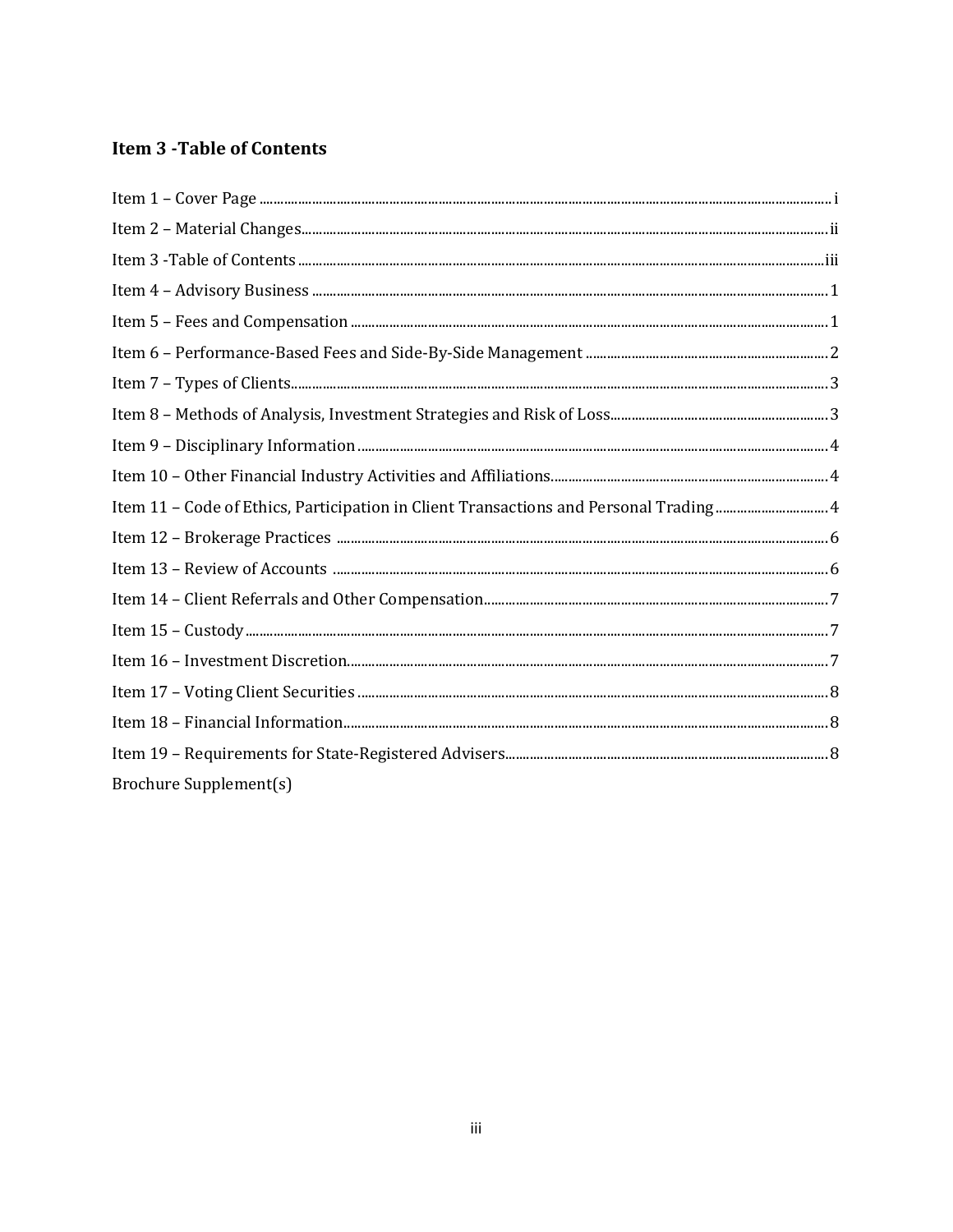#### **Item 4 – Advisory Business**

Invested Interests, LLC (the "Firm") is a single member Minnesota limited liability company owned by Brandon J. Small and has been providing advisory services since August 2013.

As of December 31, 2021, the Firm managed \$6.3mm on a discretionary basis and \$0 on a nondiscretionary basis.

The Firm is registered as an investment advisor in the states of Minnesota and California.

The Firm provides investment advisory, financial planning and portfolio management services to its clients – together as one service. These services include the review and recommendation of investments for, but not limited to, general asset allocation, income, growth, retirement planning and college savings. The above services are combined under one fee structure, detailed in Item 5.

The Firm further specializes in the review and recommendation of socially responsible investments. This service seeks to match a client's preferences on various social issues (environment, labor rights, human rights, etc.) with available securities (mutual funds, stocks, bonds, etc.).

The Firm tailors recommendations to the needs of each client. Clients are asked to provide relevant information on their current financial condition and goals. This information is used to create an Investment Policy Statement ("IPS") for the client.

The Firm does not participate in wrap fee programs.

It is the intent of the Firm, at all times, to minimize any conflicts of interest with our clients.

Per California Code of Regulations, Section 260.235.2, it is required that an investment advisor, the Firm, disclose that a potential conflict of interest exists between an advisor and client when the advisor provides a client with a financial plan. The client is under no obligation to act upon the Firm's recommendations. If the client elects to act on the Firm's recommendation, it is under no obligation to effect the transaction through the Firm.

#### **Item 5 – Fees and Compensation**

The fee schedule applicable as of this Brochure is as follows: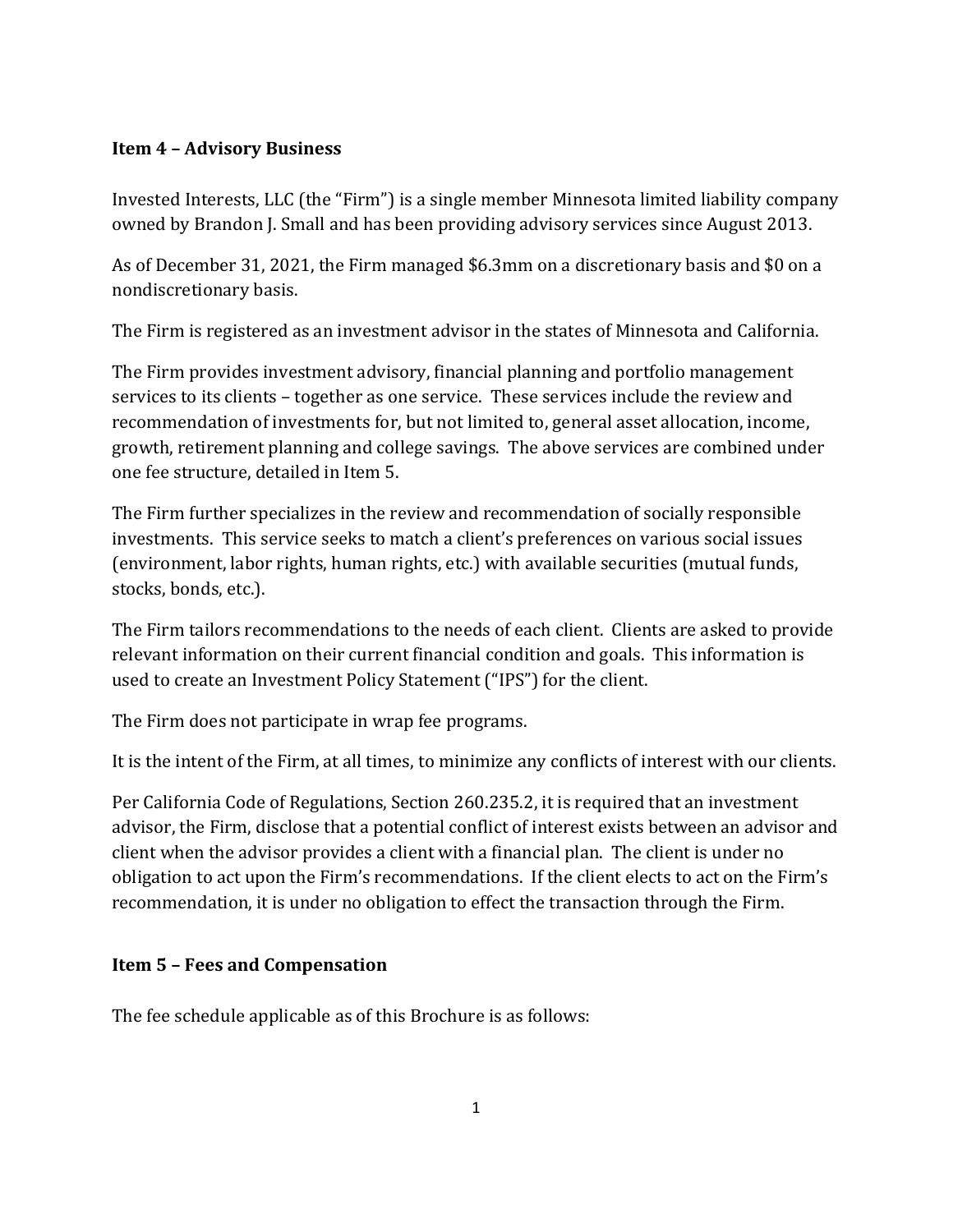| <b>Client Assets</b>                     | Annual Fee (%) for all assets |
|------------------------------------------|-------------------------------|
| On the first $$250,000$                  | $1.5\%$                       |
| On the next \$4,750,000                  | $1.00\%$                      |
| On all amounts in excess of $$5,000,000$ | 0.75%                         |

All fees are subject to negotiation. Lower fees for comparable services may be available from other sources.

The specific manner in which fees are charged by the Firm is established in a client's written agreement with the Firm. The Firm will generally bill its fees on a quarterly basis. Clients will be billed in advance each calendar quarter. Clients may also elect to be billed directly for fees or to authorize the Firm to directly debit fees from client accounts. Management fees shall be prorated for each capital contribution and withdrawal made during the applicable calendar quarter (with the exception of de minimis contributions and withdrawals). Accounts initiated or terminated during a calendar quarter will be charged a prorated fee. Upon termination of any account, any prepaid, unearned fees will be promptly refunded, and any earned, unpaid fees will be due and payable. The client has the right to terminate an agreement without penalty within five business days after entering into the agreement.

The Firm's fees are exclusive of brokerage commissions, transaction fees, and other related costs and expenses which shall be incurred by the client. Clients may incur certain charges imposed by custodians, brokers, third party investment and other third parties such as fees charged by managers, custodial fees, deferred sales charges, odd-lot differentials, transfer taxes, wire transfer and electronic fund fees, and other fees and taxes on brokerage accounts and securities transactions. Mutual funds and exchange traded funds also charge internal management fees, which are disclosed in a fund's prospectus. Such charges, fees and commissions are exclusive of and in addition to the Firm's fee, and the Firm shall not receive any portion of these commissions, fees, and costs.

Item 12 further describes the factors that the Firm considers in selecting or recommending broker-dealers for *client* transactions and determining the reasonableness of their compensation (*e.g.*, commissions).

#### **Item 6 - Performance-Based Fees and Side-By-Side Management**

The Firm does not charge any performance-based fees (fees based on a share of capital gains on or capital appreciation of the assets of a client).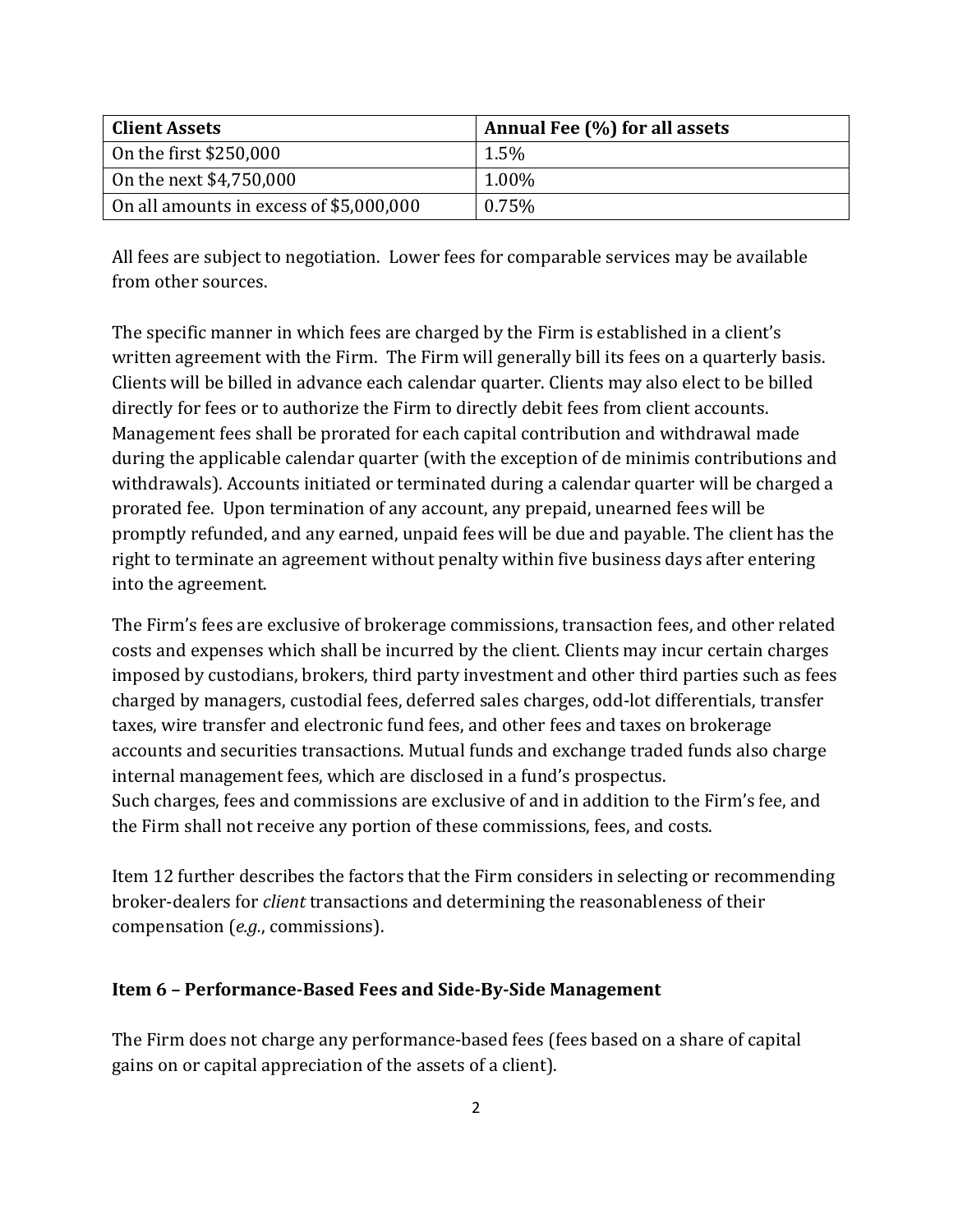# **Item 7 – Types of Clients**

The Firm provides portfolio management services to individuals, corporations and nonprofits.

The Firm is not currently working with, but could potentially work with, corporate pension and profit-sharing plans, Taft-Hartley plans, charitable institutions, foundations, endowments, municipalities, registered mutual funds, private investment funds, trust programs, sovereign funds, foreign funds such as UCITs and SICAVs, and other U.S. and international institutions.

The Firm generally requires a minimum account of \$50,000 to open an account.

# **Item 8 – Methods of Analysis, Investment Strategies and Risk of Loss**

The Firm uses information and analysis provided by third-party sources as relates to Fundamental and Technical analysis. Examples of third-party sources are financial newspapers, magazines, websites, research materials prepared by professional analysts and reports issued by corporate rating services. In addition, the Firm reviews corporate annual reports, prospectuses, filings with the Securities and Exchange Commission and company press releases.

The Firm recommends a few basic strategies to its clients. The Firm recommends holding most securities/mutual funds for a long-term horizon. Most clients receive investment recommendations that emphasize constructing a balanced portfolio containing a variety of asset classes. Most recommended portfolios are intended as long-term investments. On occasion, short term (less than one year) investment recommendations will be given, if appropriate for the client per their IPS. Also, on occasion, covered option positions may be recommended if appropriate for the client per their IPS.

Financial plans and securities recommended by the Firm carry a risk of financial loss for the client. The clients should be prepared to bear the material risks of these recommendations. 

The Firm also advises clients on investments in mutual funds that screen for various social issues.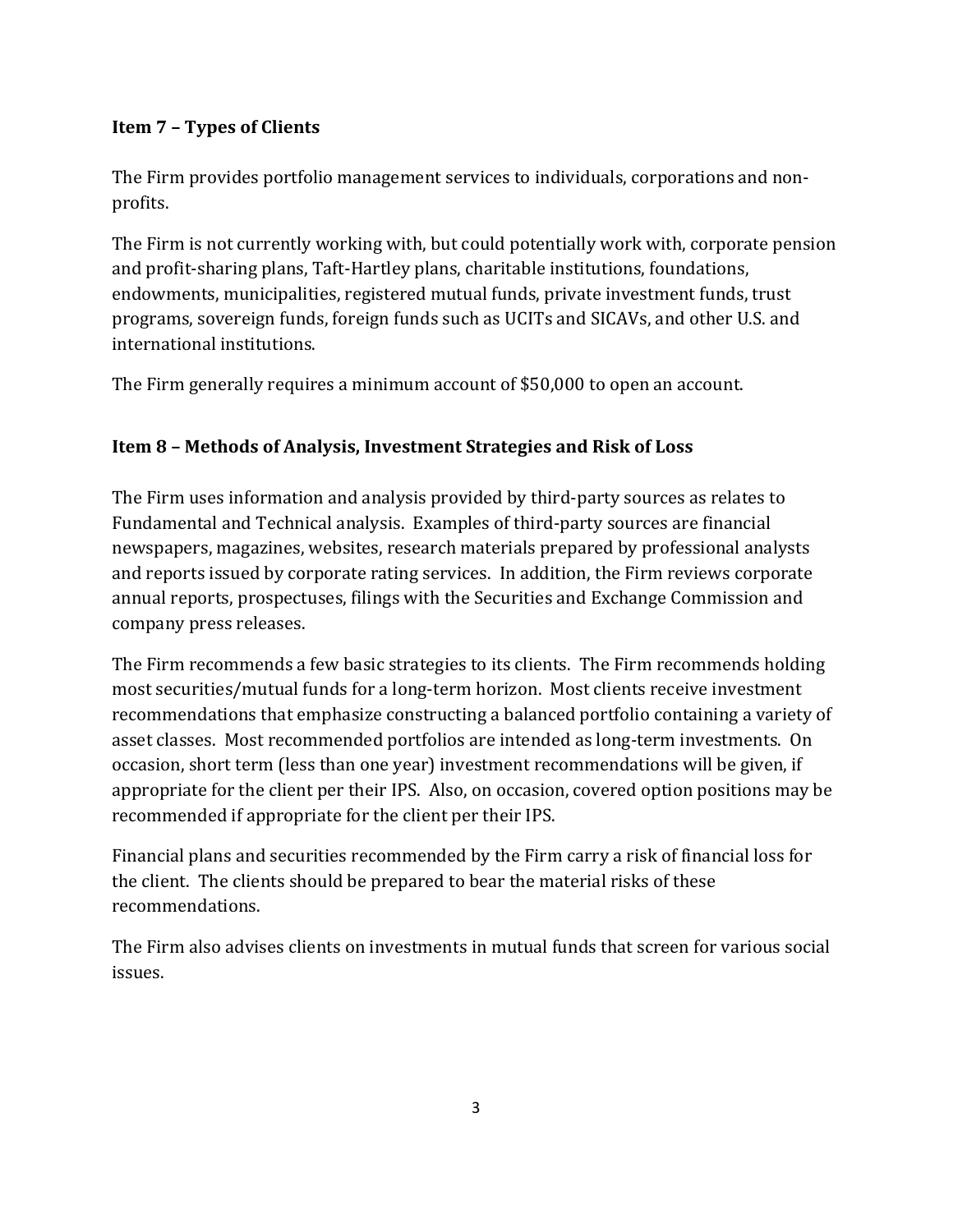### **Investing in securities involves risk of loss that clients should be prepared to bear.**

#### **Item 9 – Disciplinary Information**

Registered investment advisers are required to disclose all material facts regarding any legal or disciplinary events that would be material to your evaluation of the Firm or the integrity of the Firm's management. The Firm has no information applicable to this Item.

### **Item 10 - Other Financial Industry Activities and Affiliations**

Brandon J. Small, as an individual, currently provides, and will continue to provide, accounting consulting to individuals, for-profit and non-profit entities. This includes budgeting, projections, bookkeeping and tax preparation services. Brandon J. Small does not provide accounting consulting to clients of the Firm. Brandon J. Small, while providing accounting consulting, does not have signature authority for checking accounts. Brandon J. Small, individually, is a licensed CPA with the state of Minnesota.

Brandon J. Small, as an individual, currently provides, and will continue to provide, health insurance services to individuals, for-profit and non-profit entities.

Brandon J. Small serves as a manager at Crane Capital Management, LLC, a registered investment advisor.

Brandon J. Small also serves as a manager at PrideCo Capital Partners, LLC. Brandon J. Small spends approximately 30 hours per week performing the above services.

The above positions do not create a material conflict of interest with the clients of the Firm.

No parties related to the Firm are registered or have applications pending to register as a broker/dealer, registered representative of a broker/dealer, futures commission merchant, commodity pool operator, commodity trading advisor or an associated person of the foregoing activities.

### **Item 11 - Code of Ethics, Participation in Client Transactions and Personal Trading**

The Firm has adopted a Code of Ethics for all supervised persons of the firm describing its high standard of business conduct, and fiduciary duty to its clients. The Code of Ethics includes provisions relating to the confidentiality of client information, a prohibition on insider trading, a prohibition of rumor mongering, restrictions on the acceptance of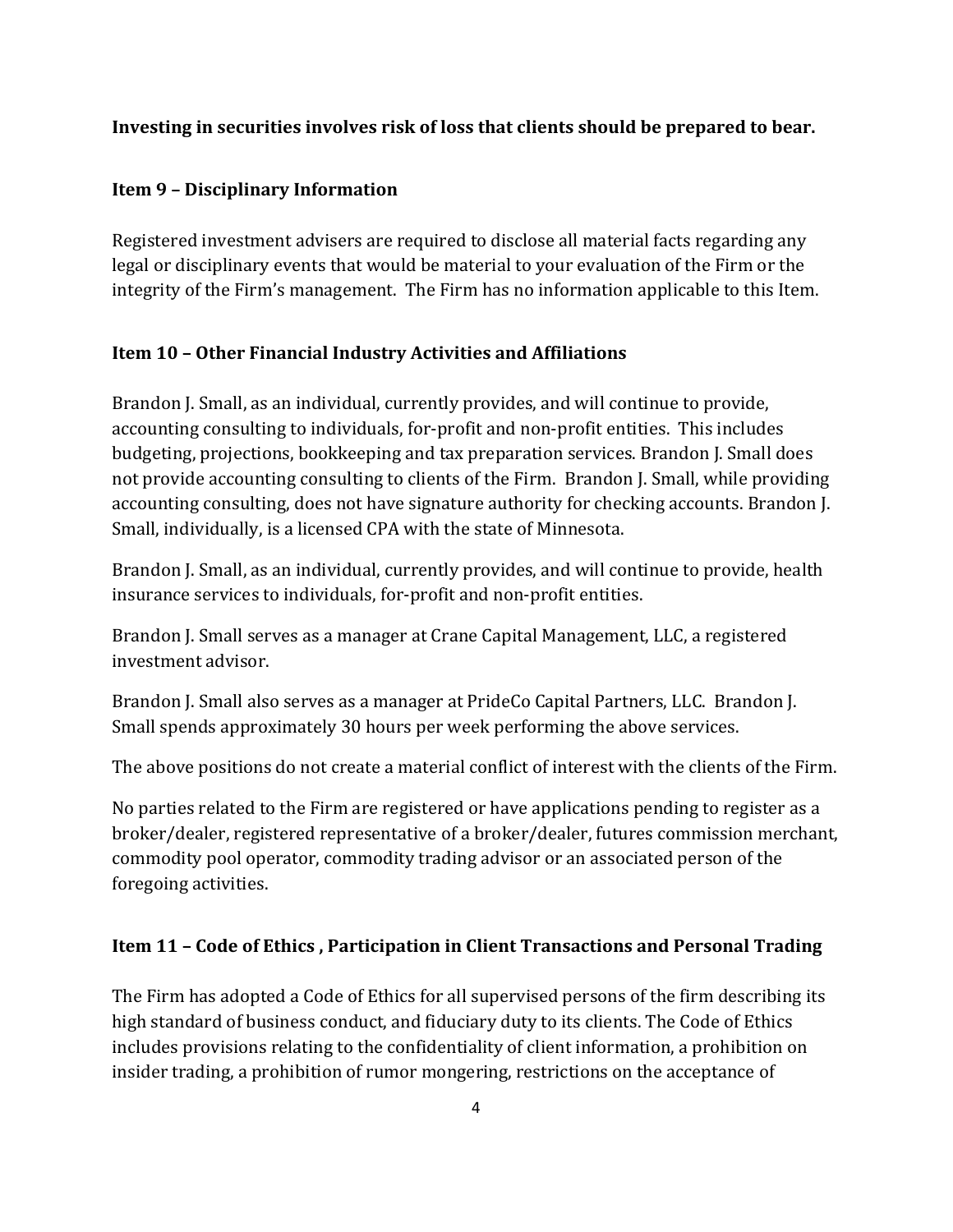significant gifts and the reporting of certain gifts and business entertainment items, and personal securities trading procedures, among other things. All supervised persons at the Firm must acknowledge the terms of the Code of Ethics annually, or as amended.

The Firm anticipates that, in appropriate circumstances, consistent with clients' investment objectives, it will cause accounts over which the Firm has management authority to effect, and will recommend to investment advisory clients or prospective clients, the purchase or sale of securities in which the Firm, its affiliates and/or clients, directly or indirectly, have a position of interest (e.g. own the security). The Firm's employees and persons associated with the Firm are required to follow the Firm's Code of Ethics. Subject to satisfying this policy and applicable laws, officers, directors and employees of the Firm and its affiliates may trade for their own accounts in securities which are recommended to and/or purchased for the Firm's clients. The Code of Ethics is designed to assure that the personal securities transactions, activities and interests of the employees of the Firm will not interfere with  $(i)$  making decisions in the best interest of advisory clients and  $(ii)$ implementing such decisions while, at the same time, allowing employees to invest for their own accounts. Under the Code certain classes of securities have been designated as exempt transactions, based upon a determination that these would materially not interfere with the best interest of the Firm's clients. In addition, the Code requires pre-clearance of many transactions, and restricts trading in close proximity to client trading activity. Nonetheless, because the Code of Ethics in some circumstances would permit employees to invest in the same securities as clients, there is a possibility that employees might benefit from market activity by a client in a security held by an employee. Employee trading is continually monitored under the Code of Ethics, and to reasonably prevent conflicts of interest between the Firm and its clients.

Certain affiliated accounts may trade in the same securities with client accounts on an aggregated basis when consistent with the Firm's obligation of best execution. In such circumstances, the affiliated and client accounts will share commission costs equally and receive securities at a total average price. The Firm will retain records of the trade order (specifying each participating account) and its allocation, which will be completed prior to the entry of the aggregated order. Completed orders will be allocated as specified in the initial trade order. Partially filled orders will be allocated on a pro rata basis. Any exceptions will be explained on the Order.

The Firm's clients or prospective clients may request a copy of its Code of Ethics by contacting Brandon J. Small at bsmall@investedinterests.com.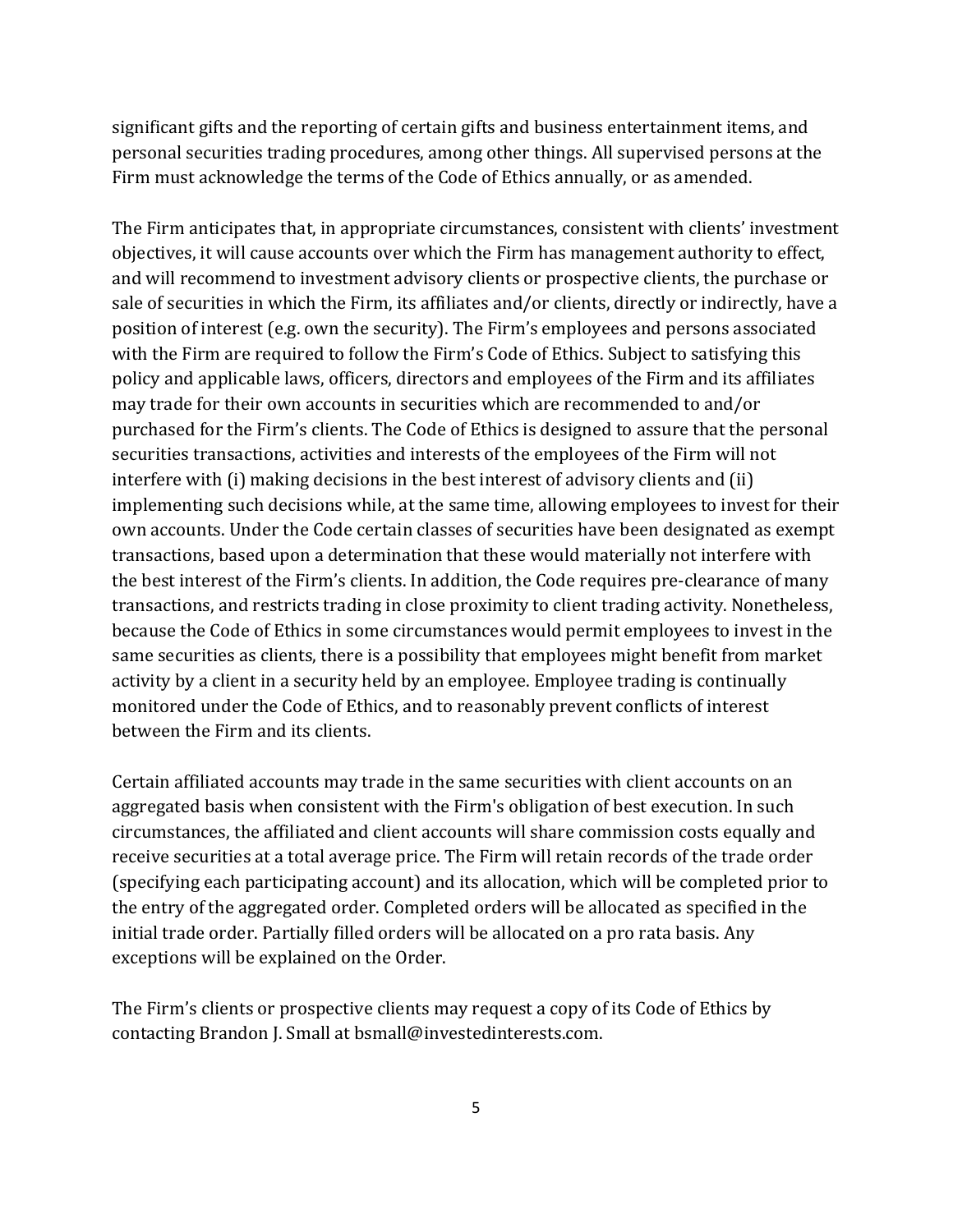It the Firm's policy that it will not affect any principal or agency cross securities transactions for client accounts. The Firm will also not cross trades between client accounts. Principal transactions are generally defined as transactions where an adviser, acting as principal for its own account or the account of an affiliated broker-dealer, buys from or sells any security to any advisory client. A principal transaction may also be deemed to have occurred if a security is crossed between an affiliated hedge fund and another client account. An agency cross transaction is defined as a transaction where a person acts as an investment adviser in relation to a transaction in which the investment adviser, or any person controlled by or under common control with the investment adviser, acts as broker for both the advisory client and for another person on the other side of the transaction. Agency cross transactions may arise where an adviser is dually registered as a broker-dealer or has an affiliated broker-dealer.

The Firm has and will disclose any material conflict of interest between the Firm and clients.

# **Item 12 – Brokerage Practices**

"Soft Dollars" are a legal but controversial and complex arrangement whereby investment firms buy research and information tools without cash. Many investment firms pay brokerage commissions that bundle these "soft dollar" research fees with trading costs paid directly by clients. It is the Firm's belief that accepting any soft dollar arrangement would not be to the benefit of our clients. Therefore, the Firm has never and will never accept soft dollars from brokerage firms or any investment service provider.

The Firm does not receive client referrals from broker-dealers. The Firm does not, and will not, choose a broker-dealer to receive client referrals.

The Firm recommends clients transact through broker-dealers that the Firm believes offers low-cost brokerage services to the client. The client is not required to direct their trades to or transact with the broker-dealer that the Firm recommends.

The Firm does not aggregate orders on behalf of clients. This is due to the fact that most clients are primarily invested in open-end mutual funds and aggregation is not required. The Firm will update its policy if trade aggregation becomes necessary.

### **Item 13 – Review of Accounts**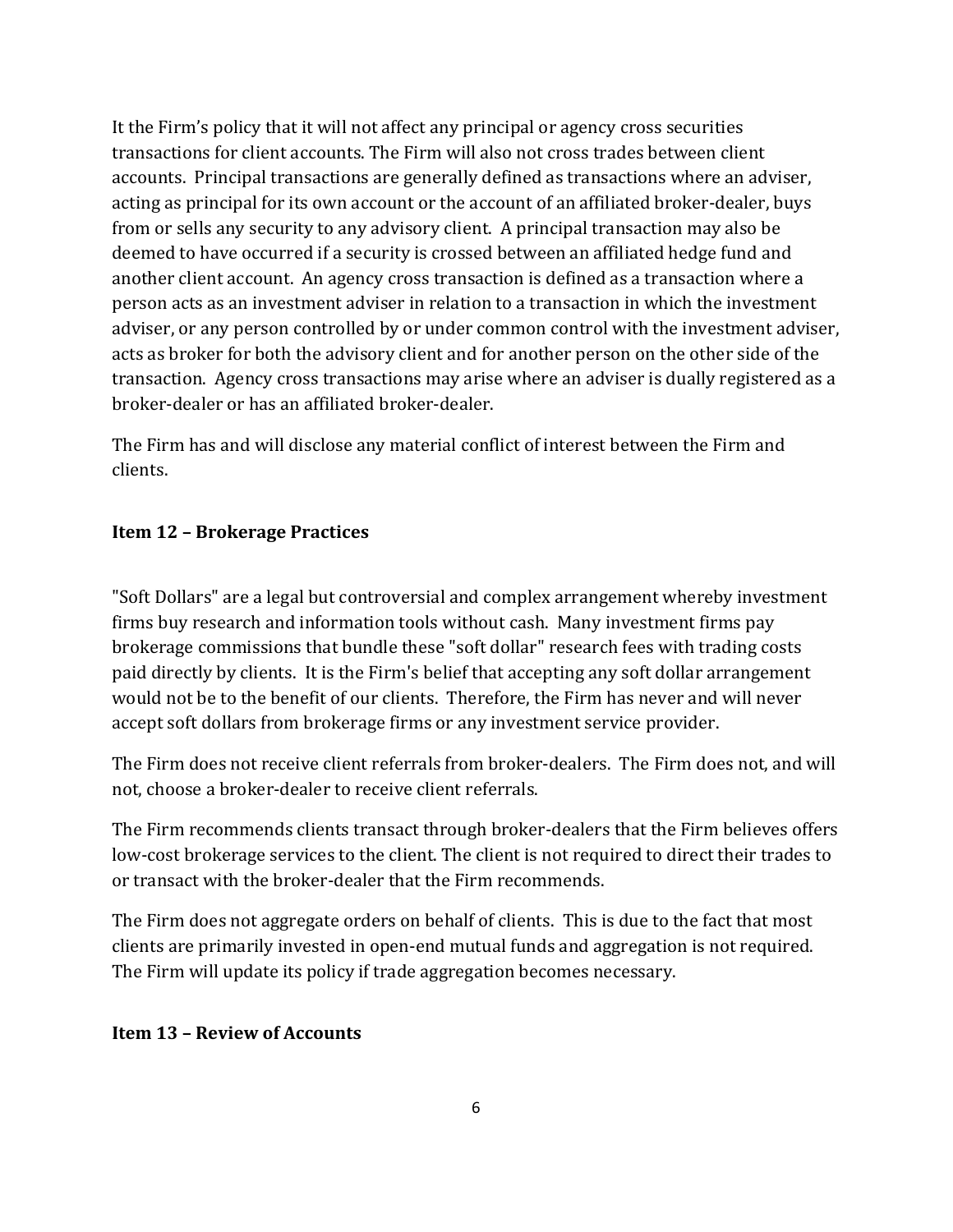#### Reviews

Client accounts are continuously monitored for investment performance. In addition, client accounts are reviewed at least quarterly or when material changes occur in a client's investment situation (including but not limited to a client's investment objectives, timeline, tax situation, legal status, liquidity or other unique situation). Reviews are conducted in a thorough manner in which current holdings are reviewed in the context of the client's overall investment situation.

#### Reviewers

There is one reviewer, Brandon J. Small, the Managing Member of the Firm. Brandon Small reviews all accounts according to the policy stated above. All accounts are assigned to Brandon Small for review.

All clients receive, at a minimum, annual performance reports from the Firm. In addition, clients have access at all times to their accounts via a secure internet website maintained by the Firm's custodian.

### **Item 14 – Client Referrals and Other Compensation**

The Firm does not provide or receive economic benefits for client referrals. The Firm does not receive economic benefit from third parties for investment activities/placement of the firm's clients.

### **Item 15 – Custody**

Clients should receive at least quarterly statements from the broker dealer, bank or other qualified custodian that holds and maintains client's investment assets. The Firm urges you to carefully review such statements and compare such official custodial records to the account statements that we may provide to you. Our statements may vary from custodial statements based on accounting procedures, reporting dates, or valuation methodologies of certain securities. 

### **Item 16 – Investment Discretion**

The Firm usually receives discretionary authority from the client at the outset of an advisory relationship to select the identity and amount of securities to be bought of sold. In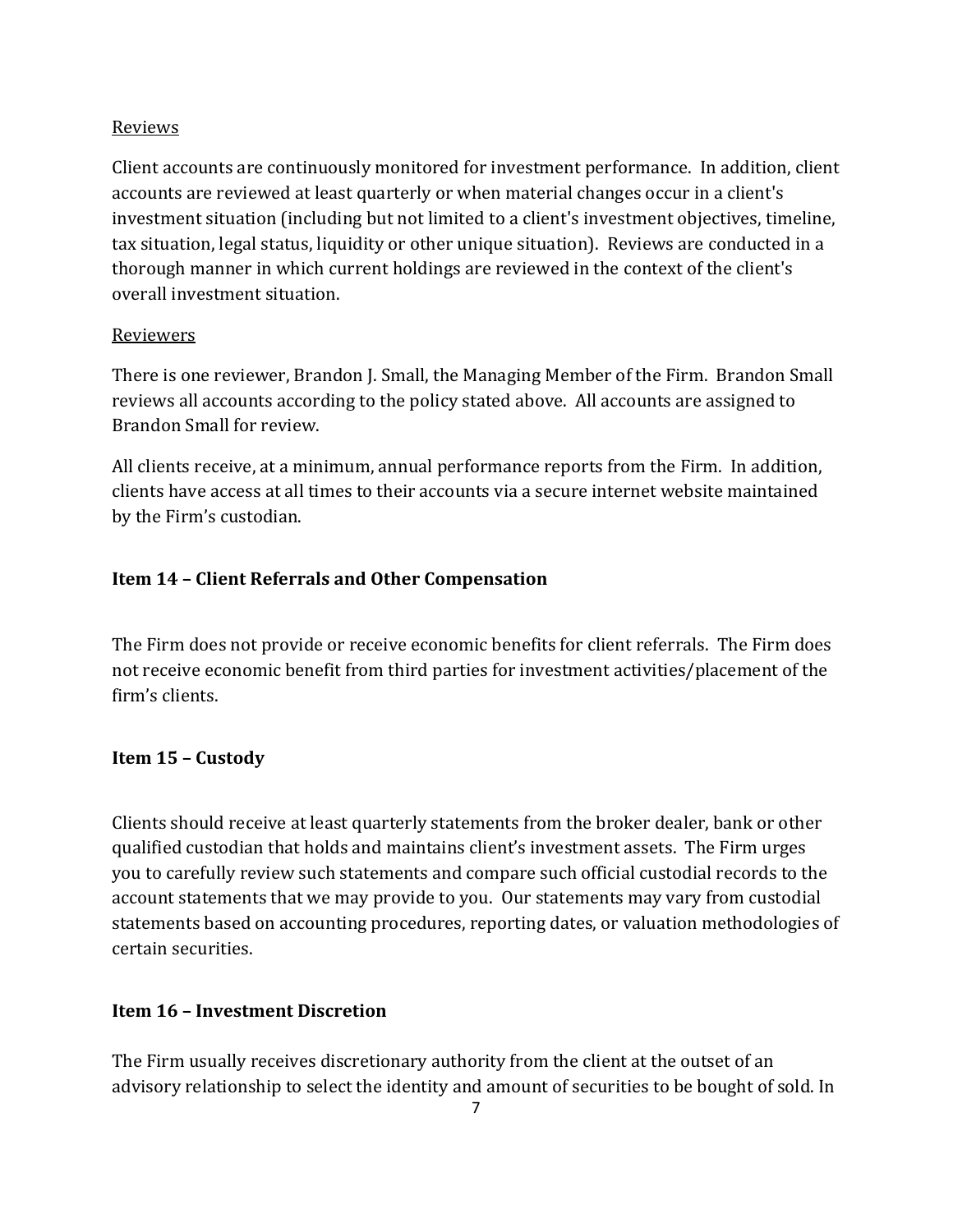all cases, however, such discretion is to be exercised in a manner consistent with the stated investment objectives for the particular client account.

For clients that do not provide the Firm discretionary authority, the Firm will request prior approval for any trade in the client's account.

When selecting securities and determining amounts, the Firm observes the investment policies, limitations and restrictions of the clients for which it advises. For registered investment companies, the Firm's authority to trade securities may also be limited by certain federal securities and tax laws that require diversification of investments and favor the holding of investments once made.

Investment guidelines and restrictions must be provided to the Firm in writing.

#### **Item 17 – Voting Client Securities**

As a matter of firm policy and practice, the Firm does not have any authority to and does not vote proxies on behalf of advisory clients. Clients retain the responsibility for receiving and voting proxies for any and all securities maintained in client portfolios. The Firm may provide advice to clients regarding the clients' voting of proxies.

#### **Item 18 – Financial Information**

Registered investment advisers are required in this Item to provide you with certain financial information or disclosures about an adviser's financial condition. The Firm has no financial commitment that impairs its ability to meet contractual and fiduciary commitments to clients and has not been the subject of a bankruptcy proceeding.

The Firm does not accept prepayment of more than \$500 per client for more than six months in advance.

### **Item 19 - Requirements for State-Registered Advisers**

**Education and Business Background** 

Brandon J. Small, CPA, CFA, CFP

*Year of Birth:* 1977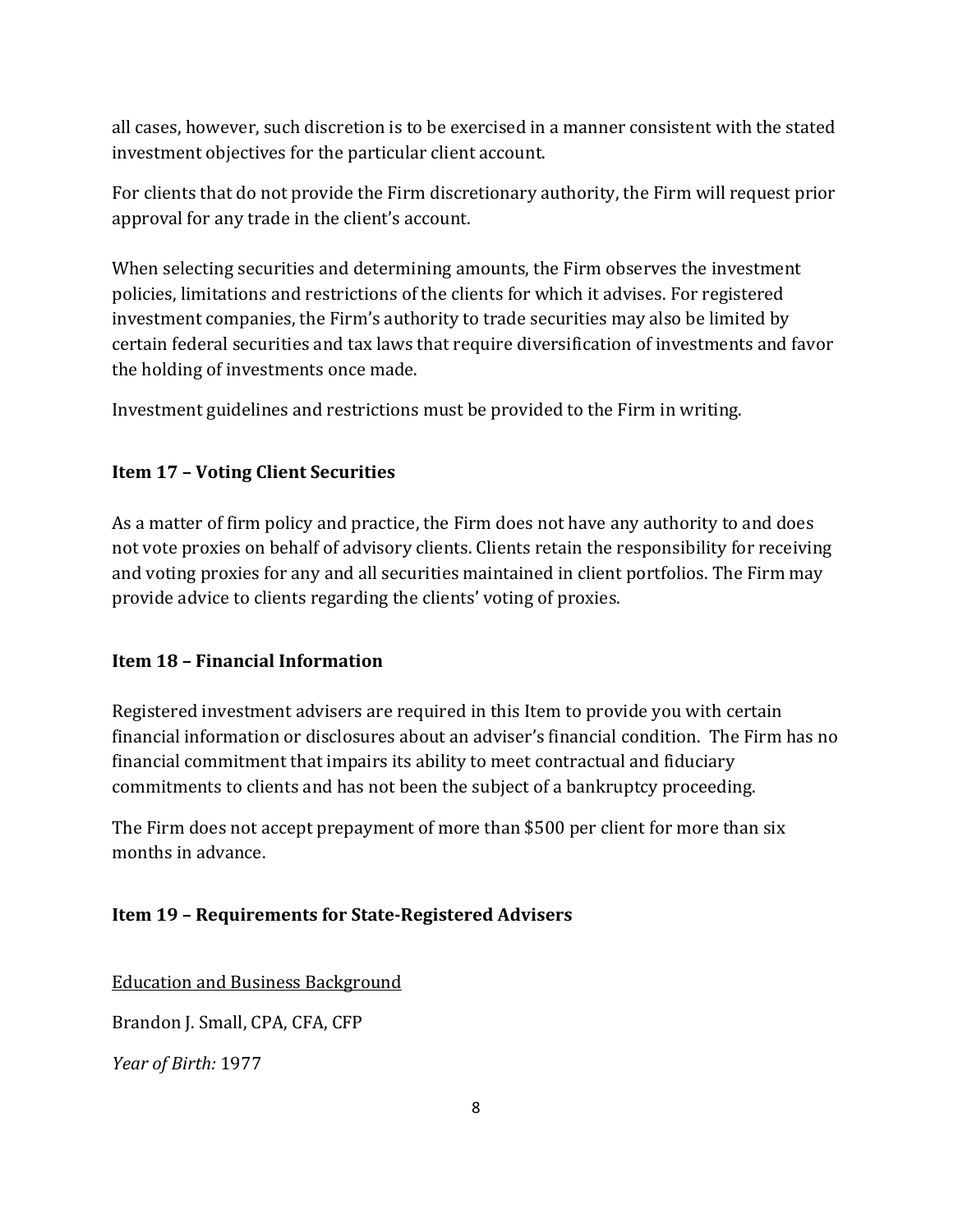*Formal Education:*

- B.S., Carlson School of Management, Finance (Minneapolis, MN)
- B.A., University of Minnesota, Philosophy with Honors (Minneapolis, MN)

#### *Professional Designations:*

- CPA, Certified Public Accountant, Certificate #23299 (MN)
- CFA, Chartered Financial Analyst, Charter #96653
- CFP, Certified Financial Planner

*Business Background for the Previous Five Years:*

- Crane Capital Management, LLC, Managing Member, 2020 to Present (Minneapolis, MN)
- Invested Interests, LLC, Managing Member, 2013 to Present (Minneapolis, MN)
- Invested Interests, Inc., President/CEO, 2005 to 2013 (San Francisco, CA)
- PrideCo Capital Partners, LLC, Manager, 2009 to Present (Newport Beach, CA)
- Sole Proprietor, Accounting Consultant, 2001 to Present (San Francisco, CA)

#### Other Business Activities

Brandon J. Small currently provides, and will continue to provide, accounting consulting to individuals, for-profit and non-profit entities. This includes budgeting, projections, bookkeeping and tax preparation services. Brandon J. Small serves as a manager at Crane Capital Management, LLC. Brandon J. Small also serves as a manager at PrideCo Capital Partners, LLC. Brandon J. Small spends approximately 30 hours per week performing the above services.

No management persons within the Firm have any relationships or arrangements with issuers of securities.

No performance fees are charged by the Firm.

No disciplinary actions have been brought against the Firm or any of its management persons.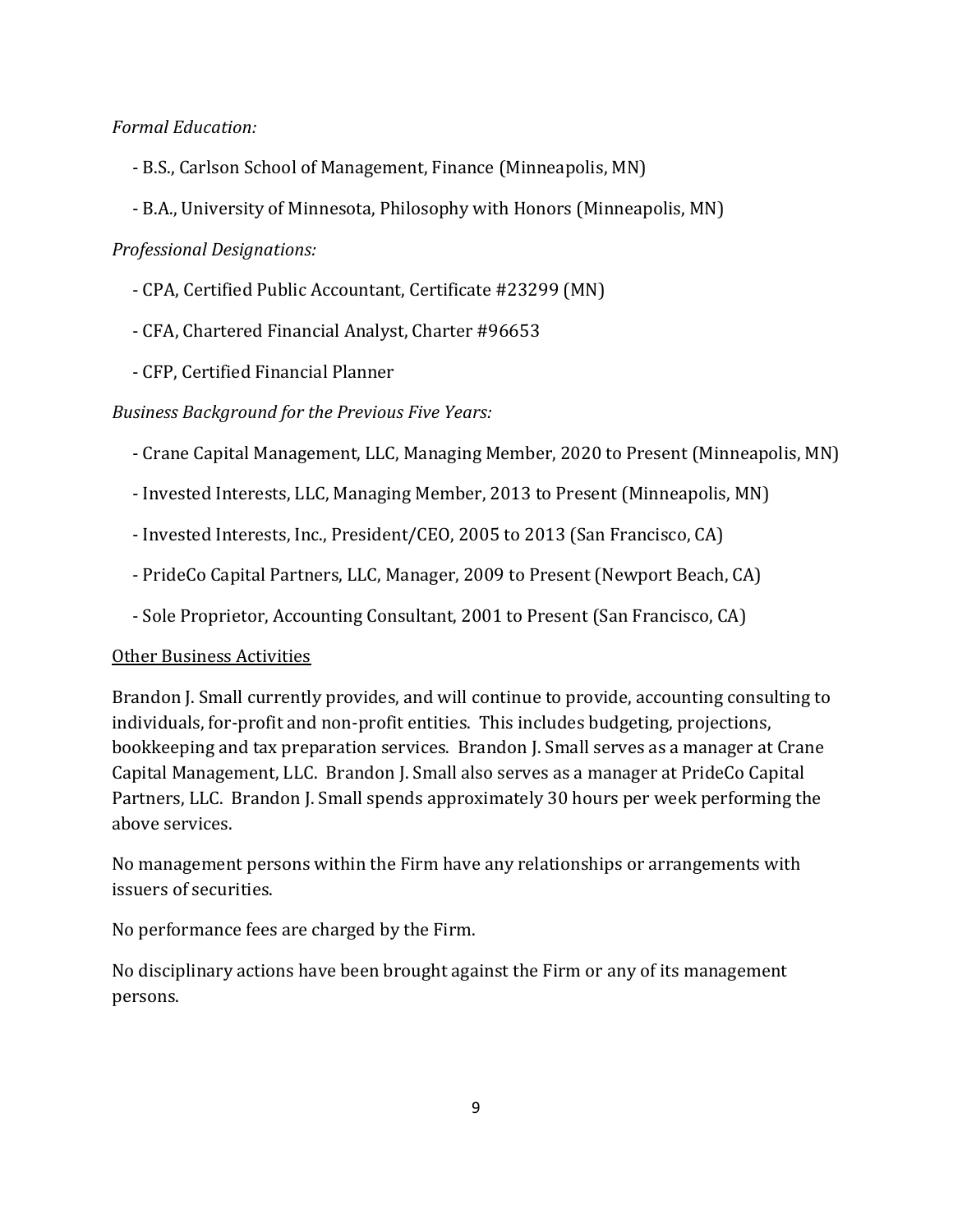# **Form ADV Part 2B Brochure Supplement January 1, 2022 CRD 3262658**

Brandon J. Small

CRD# 3262658

# Invested Interests, LLC

# 1934 Hennepin Ave, Suite 205, Minneapolis, MN 55403

# 612-300-6444

# www.investedinterests.com

This brochure supplement provides information about Brandon Small that supplements the Invested Interests, LLC brochure. You should have received a copy of that brochure. Please contact Brandon Small if you did not receive Invested Interests LLC's brochure or if you have any questions about the contents of this supplement.

The information in this Brochure has not been approved or verified by the United States Securities and Exchange Commission or by any state securities authority.

Invested Interests, LLC is a registered investment adviser. Registration of an Investment Adviser does not imply any level of skill or training. The oral and written communications of an Adviser provide you with information about which you determine to hire or retain an Adviser. Additional information about Invested Interests, LLC also is available on the SEC's website at www.adviserinfo.sec.gov.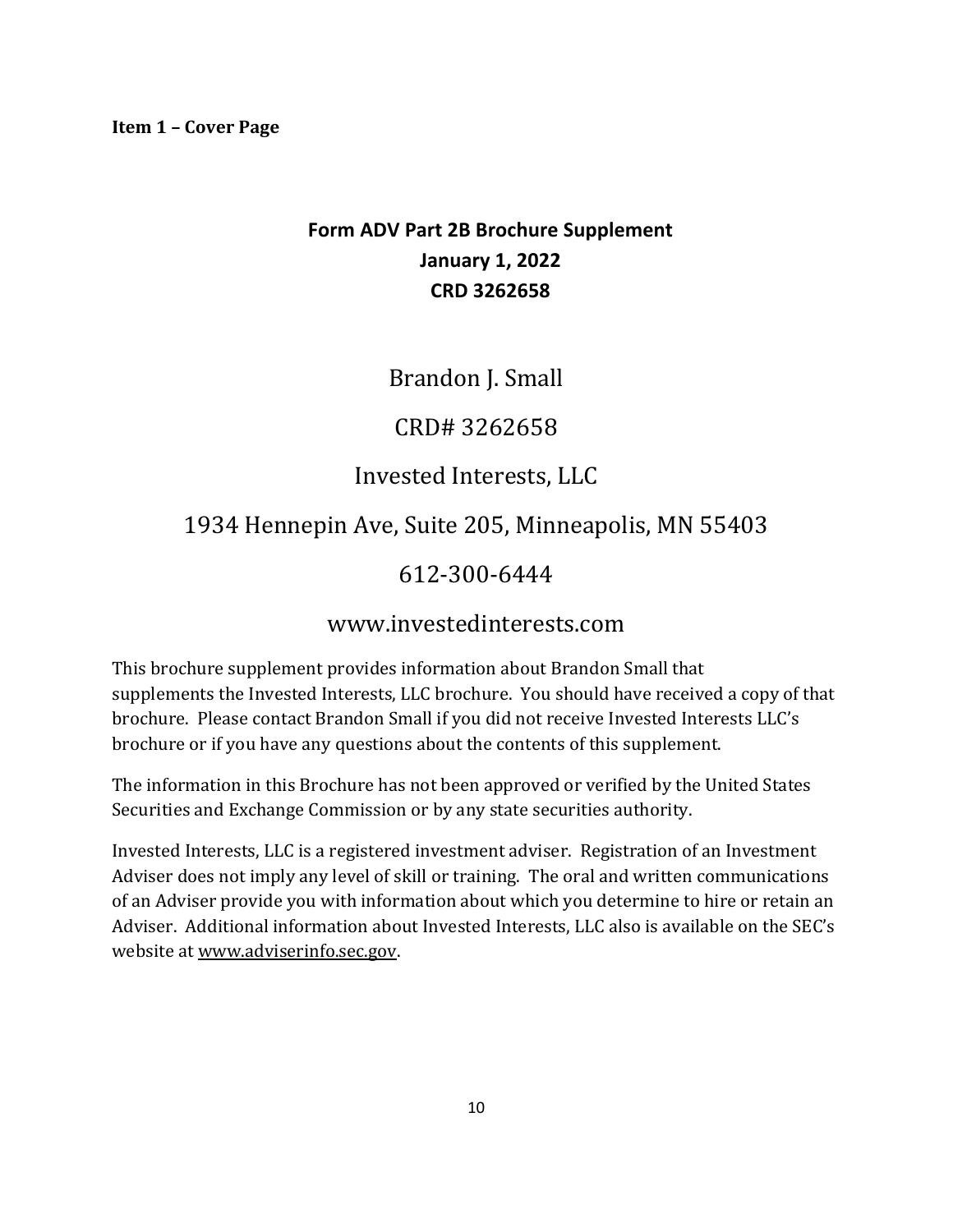# **Item 2 – Educational Background and Business Experience**

**Education and Business Background** 

Brandon J. Small, CPA, CFA, CFP

*Year of Birth:* 1977

#### *Formal Education:*

- B.S., Carlson School of Management, Finance (Minneapolis, MN)
- B.A., University of Minnesota, Philosophy with Honors (Minneapolis, MN)

#### *Professional Designations:*

- CPA, Certified Public Accountant, Certificate #23299 (MN)
	- $\circ$  General Qualifications for MN CPA are:
		- Education Requirements
			- Graduate degree or bachelor degree with additional accounting credits
		- Testing Requirements
			- CPA test
		- Annual Continuing Education Requirements
			- Minimum 40 hours per year
- CFA, Chartered Financial Analyst, Charter #96653
	- o General Qualifications for CFA are:
		- Education Requirements
			- Bachelor degree
		- Experience Requirements
			- 4 years industry experience
		- Testing Requirements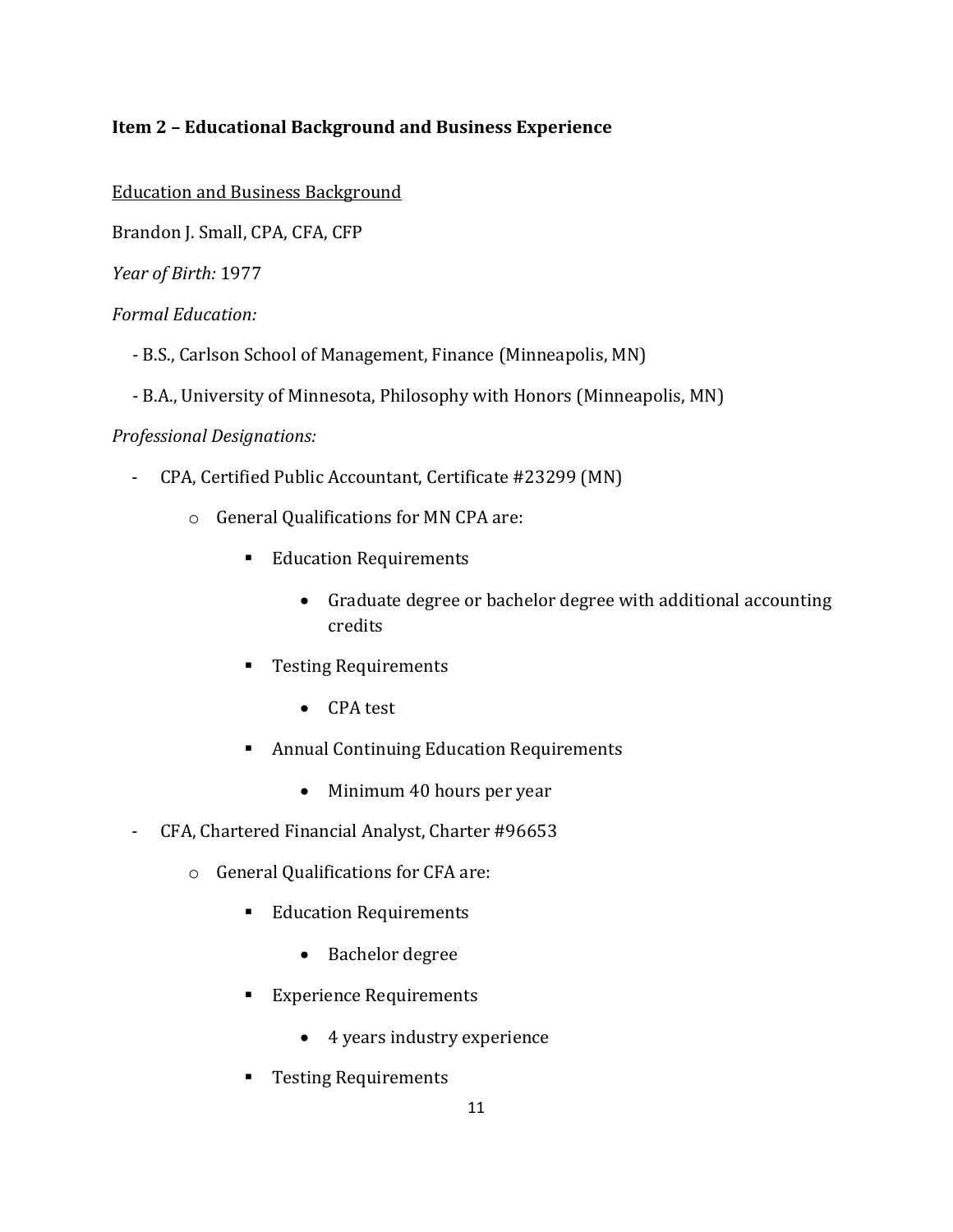- 3 tests over 3 years
- CFP, Certified Financial Planner
	- $\circ$  General Qualifications for CFP are:
		- Education Requirements
			- Bachelor degree
			- CFP Board registered program
		- Experience Requirements
			- $\bullet$  6,000 hours of professional experience related to the financial planning process
		- Testing Requirements
			- CFP test
		- Annual Continuing Education Requirements
			- 30 hours per reporting period

#### *Business Background for the Previous Five Years:*

- Crane Capital Management, LLC, Managing Member, 2020 to Present (Minneapolis, MN)
- Invested Interests, LLC, Managing Member, 2013 to Present (Minneapolis, MN)
- Invested Interests, Inc., President/CEO, 2005 to 2013 (San Francisco, CA)
- PrideCo Capital Partners, LLC, Manager, 2009 to Present (Newport Beach, CA)
- Sole Proprietor, Accounting Consultant, 2001 to Present (San Francisco, CA)

### **Item 3 – Disciplinary Information**

Registered investment advisers are required to disclose all material facts regarding any legal or disciplinary events that would be material to your evaluation of the Firm or the integrity of the Firm's management. Brandon I. Small has no information applicable to this Item.